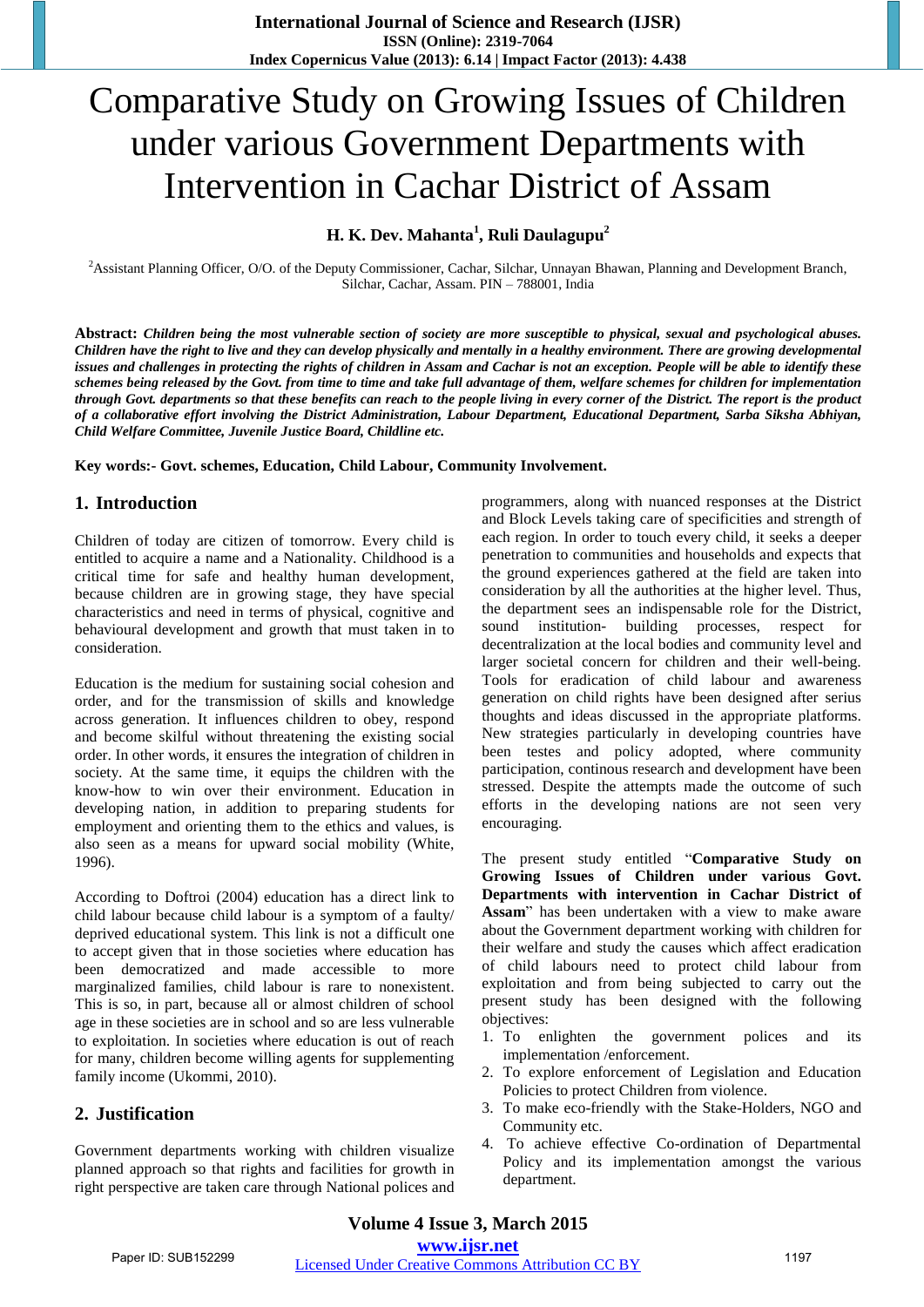#### **3. Methods**

The Dist. of Cachar is situated in Southernmost part of the State Assam having 17,36,119 population. Often referred to the gateway of other North Eastern States like Mizoram, Manipur, and Tripura. The present study was carried out in Cachar Dist. of Assam. Sample size is 15 blocks namely Silchar Dev. Block, Sonai Dev. Block, Salchapra Dev. Block, Borkhola Dev. Block, Binnakandi Dev. Block, Banskandi Dev. Block, Rajabazar Dev. Block, Udharbond Dev. Block, Palonghat Dev. Block, Narsingpur Dev. Block, Tapang Dev. Block, Barjalenga Dev. Block, Kalain Dev. Block, Katigorah Dev. Block, Lakhipur Dev. Block and 5 Nos of

Revenue Circle Offices namely Silchar, Sonai, Lakhipur, Udharbond, Katigorah Circle and 2 Nos. of Subdivisions i.e. Silchar and Lakhipur. Govt. Deptt. namely Labour, SSA, Integrated Child Protection Scheme and NGOs were purposively selected to carry out the study. With the help of concerned Officers, Dist. Probation Officer, ICPS, Programmer, SSA, Cachar, Labour inspector, Field Level Staff, Senior Asstt. and City Coordinator, Childline were selected which were easily accessible and also considered as a respondent to carry out the investigation. Data were collected with help of structured proforma by the Personal Interview Method and analysed the performance of works by comparing the years. Collected Data were regularly discussed /Reviewed on  $4<sup>th</sup>$  day of every month of the District Development Committee Meeting. Necessary modification in the proforma were made after pre-testing it on a group of Officers/Office Staff from non-sampled area.

#### **(1) Activities Of Child Welfare Committee (CWC)**

#### **Findings Source: Smti. S.R. Palit**

#### **Table No. 1 District Child Probation Officer, ICPS, Cachar.**

| <b>Constitution of CWCs</b>        | 2013   2014 |  |
|------------------------------------|-------------|--|
| Number of Child Welfare Committees |             |  |
| <b>constituted</b>                 |             |  |

| B | Pendency of Cases                                                  | 2013 | 2014 |
|---|--------------------------------------------------------------------|------|------|
|   | Number of CNCP Cases.<br>(Children in need of Care and Protection) | 20   | 21   |
|   | Number of CNCP Cases carried presented<br>to the CWC               | 20   | 21   |
|   | Number of CNCP disposed                                            | 18   | 15   |
|   | Cases pending                                                      |      |      |

| C                       | <b>Details of Disposal of Cases</b>                             | 2013 | 2014                        |
|-------------------------|-----------------------------------------------------------------|------|-----------------------------|
| 1                       | Number of Children restored to their<br>family                  | 12   |                             |
| $\overline{2}$          | Number of Children sent to their<br>Children's Home             | 2    | 2                           |
| 3                       | Number of Children sent to SAA<br>(Specialized Adoption Agency) | 3    | 4                           |
| $\overline{\mathbf{4}}$ | Number of Children sent to other Districts                      |      | $\mathcal{D}_{\mathcal{L}}$ |
| 5                       | Number of Children sent to other States                         |      |                             |
| 6                       | Any other, give details                                         | 1    | fled from<br>the<br>Centre. |

| Number of Children declared<br>"Free for Adoption"         |       |         | 2013               | 2014                |
|------------------------------------------------------------|-------|---------|--------------------|---------------------|
| Cases pending for declaring a<br>child "Free for Adoption" |       |         |                    |                     |
| Less than<br>3 Months Months Months                        | $3-4$ | $4 - 8$ | $8 - 12$<br>Months | More than 12 Months |
|                                                            |       |         |                    |                     |

It is seen from the Table No.1 that 1 no. of child welfare committee has been constituted as per Govt. Norms and is fully functional in the District. Under the Committee Pendency of cases 20 Nos. of CNCP Cases found during the year 2013 and 21 Nos. of Cases in 2014 and all the Cases have been presented to the CWC, in connection with disposal of cases 18 Nos. of Cases have been disposed during the year 2013 and 15 Nos. in 2014 out of which 2 Nos. and 6 Nos. of Cases are left pending for disposal in the year 2013 and 2014 respectively.

Under the disposal Category, 12 Nos and 7 Nos of Children have been restored to their families in the year 2013 and 2014 respectively. Regarding sending Children to Children Home and Adoption Centre 2 Nos, 2 Nos., 3 Nos. and 4 Nos. in the year 2013 and 2014 respectively and 2 Nos. of Children have been sent to other Districts in 2014. Out of 18 Nos. of disposed Cases, 1 No. has fled from the Centre.

Total 2 Nos. and 6 Nos. of Cases pending less than 3 Months in connection with Children declared for "Free for Adoption" in the year 2013 and 2014 respectively.

#### **(2) Activities Of Juvenile Justice Board (JJB)**

#### **Findings Source: Smti. S.R. Palit**

| <b>Table 2:</b> District Child Probation Officer, ICPS, Cachar. |  |
|-----------------------------------------------------------------|--|
|-----------------------------------------------------------------|--|

| <b>Pendency of Cases</b>                  | 2013 | 2014 |
|-------------------------------------------|------|------|
| Number of Cases                           |      | 96   |
| Number of New Cases presented to the JJBs | 111  | 96   |
| Number of Cases disposed                  | 89   | 56   |

| Cases pending. |        |          |              |
|----------------|--------|----------|--------------|
| Less than 4    | 4-8    | $8 - 12$ | More than 12 |
| Months         | Months | Months   | Months       |
|                |        |          |              |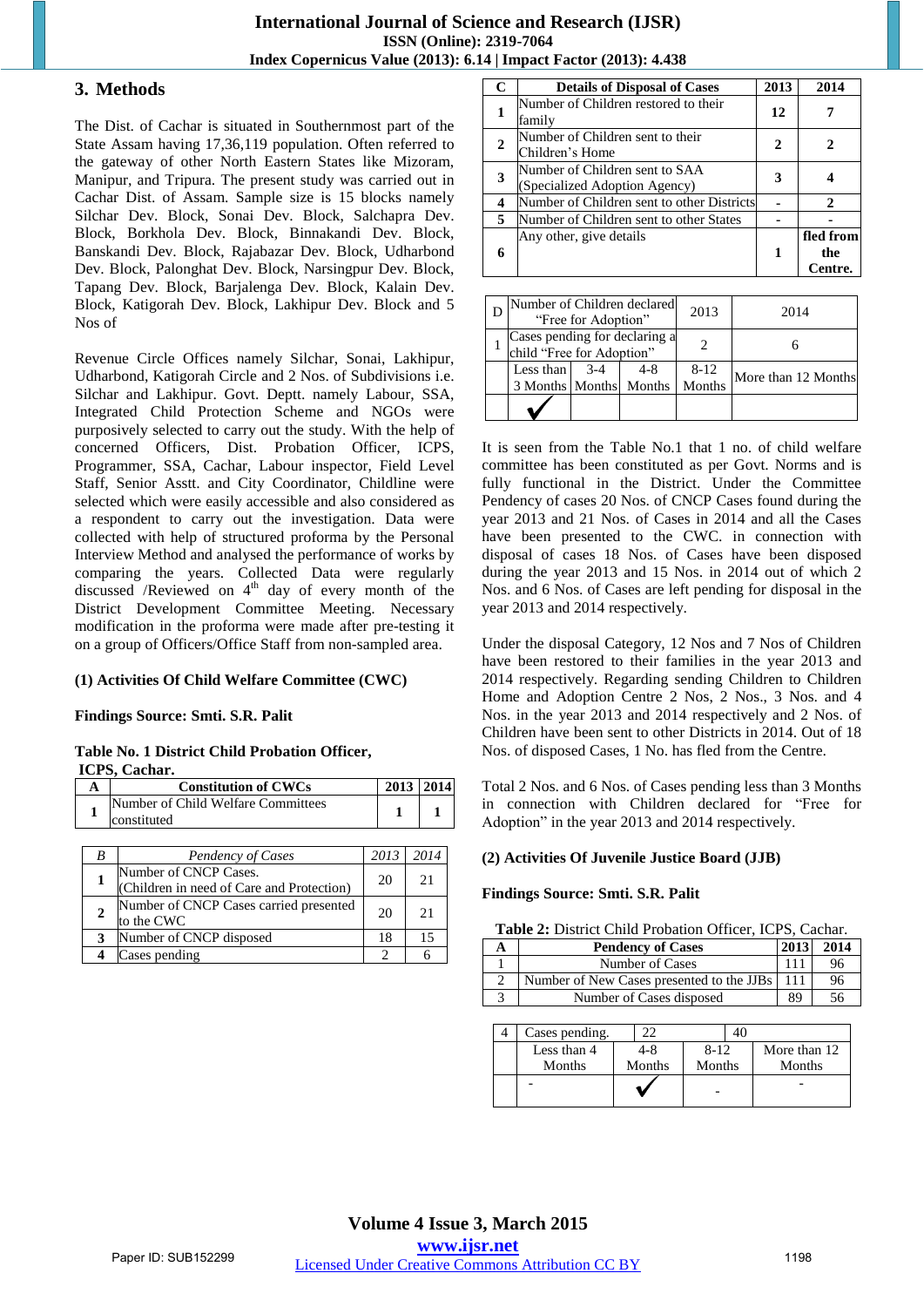| B              | Details of Cases Disposed during the quarter                                | 2013 | 2014 |
|----------------|-----------------------------------------------------------------------------|------|------|
| 1              | Number of Children discharged to family                                     | 39   | 50   |
| $\overline{2}$ | Number of Children allowed to go home after<br>advice/admonition            | 40   | 6    |
| 3              | Number of Children directed to go for<br>Counseling.                        | Nil  |      |
| 4              | Number of Children directed to perform<br><b>Community Service</b>          |      |      |
| 5              | Number of Children to pay fine.                                             |      |      |
| 6              | Number of Children directed to be released on<br>probation for good conduct |      |      |
| $\tau$         | Number of Children released on Bail                                         |      |      |
| 8              | Number of Children transferred to Place of<br>Safety                        |      |      |
| 9              | Number of Children sent to Special Homes                                    | 10   |      |
| 10             | Any other, give details                                                     |      |      |

| Sitting of JJBs during the quarter                      | 2013 | 2014 |
|---------------------------------------------------------|------|------|
| Total Number of Sittings of JJBs<br>expected to be held | 60   | 60   |
| Number of Sittings of all JJBs held                     | 25   | 21   |

In connection with progress of activities under JJB, 111 Nos. of Pendency cases during the year 2013 and 2014 96 nos. where all the cases have been presented to the JJBs. Out of received cases, 89 Nos. and 56 Nos. of Juvenile Children were disposed in the year 2013 and 2014 respectively. 22 Nos. and 40 Nos. of Pending cases since last 4-8 Months have been found in the year 2013 and 2014 respectively. In connection with Disposal of Cases, 39 Nos. and 50 Nos. of Children have been discharged to their families in the year 2013 and 2014 respectively. After advice, 40 Nos. and 6 Nos. of Children were allowed to go home in the year 2013 and 2014 respectively. 10 Nos. of Children have been sent to Special Home in year 2013.

As regards to Sitting of JJBs, 25 Nos. and 21 Nos. of Sittings were held in the year 2013 and 2014 respectively.

# **4. Discussion**

The progress of work under child welfare committee and juvenile justice board are highlighted for the year 2013 and 2014 for this study. District Level Committee has been constituted under District Child Probation Officer, ICPS Cachar, Silchar. A Committee has been constituted to dispose of cases for the care, protection, treatment, development and rehabilitation of children in need of care and protection as well as to provide for their basic needs and protection of human rights. Data were collected from field level staff and to make authenticity the District Level Quarterly Meetings are carried regularly under the Chairmanship of District Collector. In addition to rise of unrestrained situations as intimated by the police personnel, district administration, stakeholders, public, NGO etc. over phone immediate actions are taken from time to time. Child rescued from hazardous occupation, brothel, abusive family or other such exploitative situation must be produced before the CWC who will conduct an enquiry to ensure optimum rehabilitation with minimal damage to the child. Children in need care and protection are sent directly to the Children Home, Residential Bridge Course, Kasturba Gandhi Balika Vidyalaya, Nibedita Nari Sangstha by the CWC that passes order for their rehabilitation, restoration and social integration. Juvenile Justice Board and CWC laid emphasis on strengthening the support structure and reduce their vulnerability in difficult circumstances. In Cachar district one children home namely "Woodichie" is fully functioning.

Every child whether a boy or girl irrespective of age has the right to live with dignity. They have the right to have a say in all decisions. They are to be listened and his or her opinion should be taken seriously (CRIN, 2002).

Juvenile Child (a person who has not completed 18 years of age) is in need of care and protection in matters of conflict with law ie who is alleged to have committed an offence.

A Juvenile Justice Board has been constituted in the District to deal with matters concerning children conflict with law. Juvenile accused for a crime and detained for a crime are brought before the Juvenile Justice Board under the Act and provisions of the Criminal Procedure Code and children are not to be taken to a regular Court. The purpose of a separate Court is for the purpose of Socio Legal Rehabilitation and reformation not punishment. The counseling of the child is important to restrain the child from criminal activity through understanding. During Study, it was observed that Children in need of special attention in Cachar District are:

- 1. Homeless Children (Pavement dwellers, displaced/evicted, refugees etc.)
- 2. Migrant Children.
- 3. Street Children.
- 4. Orphaned or abandoned children.
- 5. Working children.
- 6. Children of prostitutes.
- 7. Trafficked children.
- 8. Children affected by natural disasters.
- 9. Children affected by HIV/AIDS.
- 10. Children sufferings from terminal diseases.
- 11. Disabled children.

Children have a right to be provided with a good standard of living, education and services, health care and a right to play. These include access to schooling, a balanced diet and a warm bed to sleep in. They also have a right to be protected from neglect, abuse, discrimination and exploitation (CRC, 2006).

#### **(3) Out Of School Children**

FINDINGS SOURCE : Shri M.K. Nath, Table No. 3 DEEO cum DMC, Cachar & Shri Prasenjit Paul, Programmer, SSA, Cachar.

| <b>School Category</b>                             | <b>Enrolment</b> as per<br><b>Unified DISE 2014</b> |  |                                       | <b>Enrolment</b> as per<br><b>Unified DISE 2013</b> |       |              |
|----------------------------------------------------|-----------------------------------------------------|--|---------------------------------------|-----------------------------------------------------|-------|--------------|
|                                                    | <b>Boys</b>                                         |  | Girls Total                           | <b>Boys</b>                                         | Girls | <b>Total</b> |
| Lower Primary   112461 108245 220706 126388 117667 |                                                     |  |                                       |                                                     |       | 244055       |
| <b>Upper Primary</b>                               |                                                     |  | 49164   49685   98849   87700   82709 |                                                     |       | 170409       |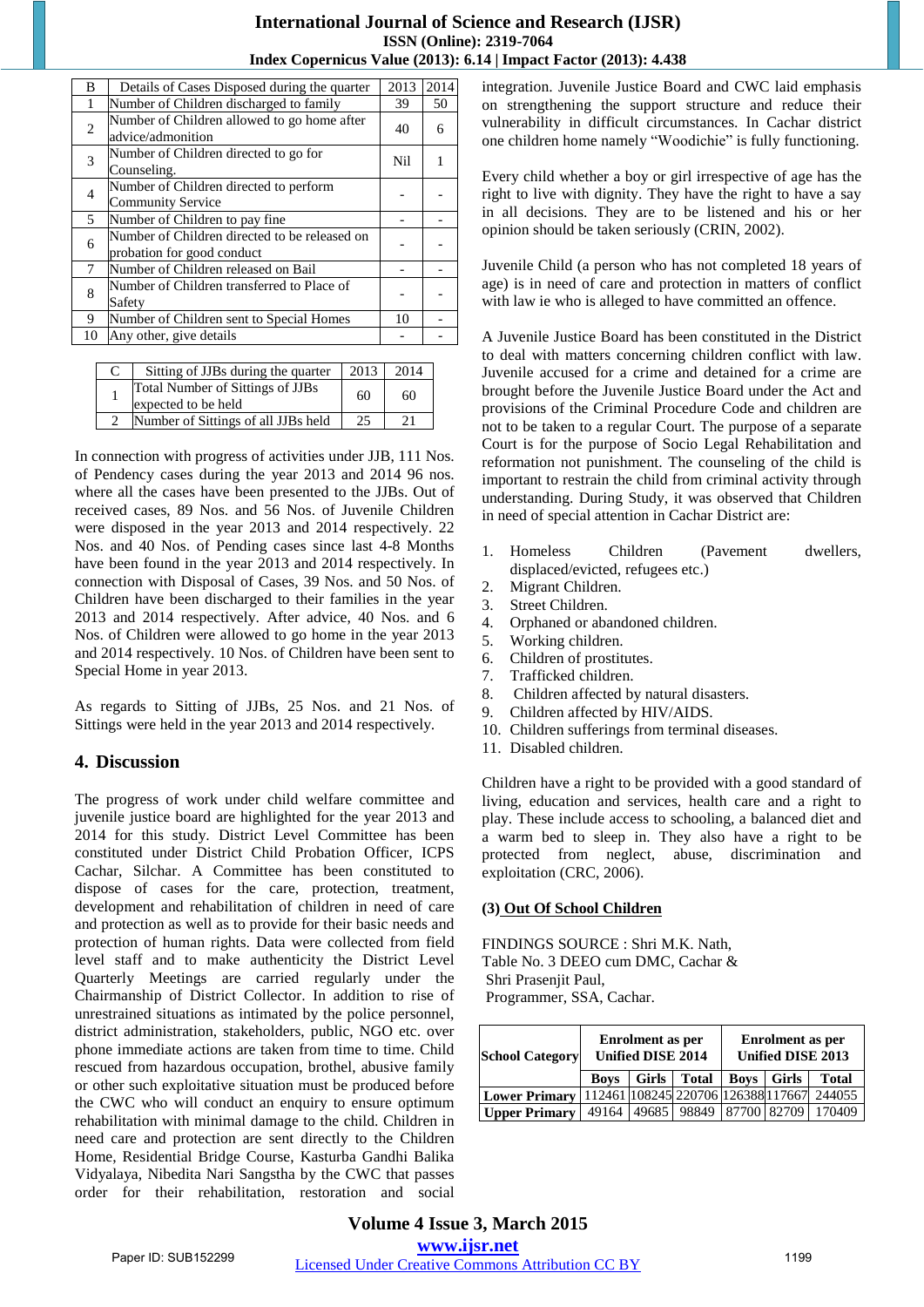| <b>Year 2014</b>           | AGE GROUP | <b>BOYS</b> | <b>GIRLS</b> | Total |
|----------------------------|-----------|-------------|--------------|-------|
| DROP OUT                   | 6         | 80          | 100          | 180   |
| DROP OUT                   | $7 - 10$  | 909         | 764          | 1673  |
| DROP OUT                   | 11-14     | 934         | 785          | 1719  |
| Total                      | $6-14.$   | 1923        | 1649         | 3572  |
| NEVER ENROLLED             | 6         | 116         | 116          | 232   |
| NEVER ENROLLED             | $7-10$    | 438         | 346          | 784   |
| NEVER ENROLLED             | 11-14     | 210         | 207          | 417   |
| Total                      | $6-14.$   | 764         | 669          | 1433  |
| <b>Total Out of School</b> | $6 - 14$  | 2687        | 2318         | 5005  |
| Children                   |           |             |              |       |
| Year 2013                  | AGE GROUP | <b>BOYS</b> | <b>GIRLS</b> | Total |
| DROP OUT                   | $6-10$    | 1015        | 835          | 1850  |
| DROP OUT                   | 11-14     | 761         | 650          | 1411  |
| Total                      | $6-14.$   | 1776        | 1485         | 3261  |
| NEVER ENROLLED             | $6-10$    | 452         | 357          | 809   |
| NEVER ENROLLED             | 11-14     | 203         | 165          | 368   |
| Total                      | $6-14.$   | 655         | 522          | 1177  |
| <b>Total Out of School</b> | $6 - 14$  | 2431        | 2007         | 4438  |

It reveals from the table 3 that total number of boys & girls enrolled under SSA is 244055 during the year 2013 and it is declined at 220706 in 2014 under the lower primary category. As regards to upper primary category it is noticed that during the year 2013, 170409 nos. of boys and girls have been enrolled and in 2014, the enrollment has decreased to 98849 as per DISE Survey. Regarding total number of out of school children in the district 5005 (boys 2687, girls 2318) considering the Drop-out and never enrolled at different ages mentioned in the Table covering Boys and Girls during the year 2014 and during the year 2013, 4438( boys 2431, 2007 girls) total out of school children respectively.

India is the sadly home to the largest number of child laborers in the world. The census 2001 found an inverse in

the number of child labourers from 11.28 million in 1991 to 12.59 million in 2001. It is assumed that a significant no of OSC are transformed in child labour and they were engaged in organized and unorganized sectors. It was strongly felt that children who work and attend school could have some disadvantage compared to school children who are not engaging in work. Early marriage of Tea garden root and minority areas, sibling to be taken up by the adolescents in the back ward areas are the cause of dropout. Never enrolled and drop out children have been covered under Anganwadi Centres, Education Guarantee Scheme, Residential bridge course, Kasturva Gandhi Balika Vidyalya and formal LP School etc.

#### **Causes of Child Labour**

Most common problems seen in the District for increased growth of child labour are as follows:

Lack of education opportunities, over population, gender inequality, increased abused of children, depreciation in wages, ineffective enforcement of the legal provisions pertaining to Child Labour, unemployment of elders, haphazard growth of slum areas due to industrialization and urbanization,, migration of people from Bangladesh.

Both male and female child employment has increased in almost every Industry. Children work under exploitative conditions in Small Workshops or Private Homes for Low Wages, engaging in Brick Klin Industry; children break stones into small pieces and carry explosives. Only for transport storage and communication has female employment declined.

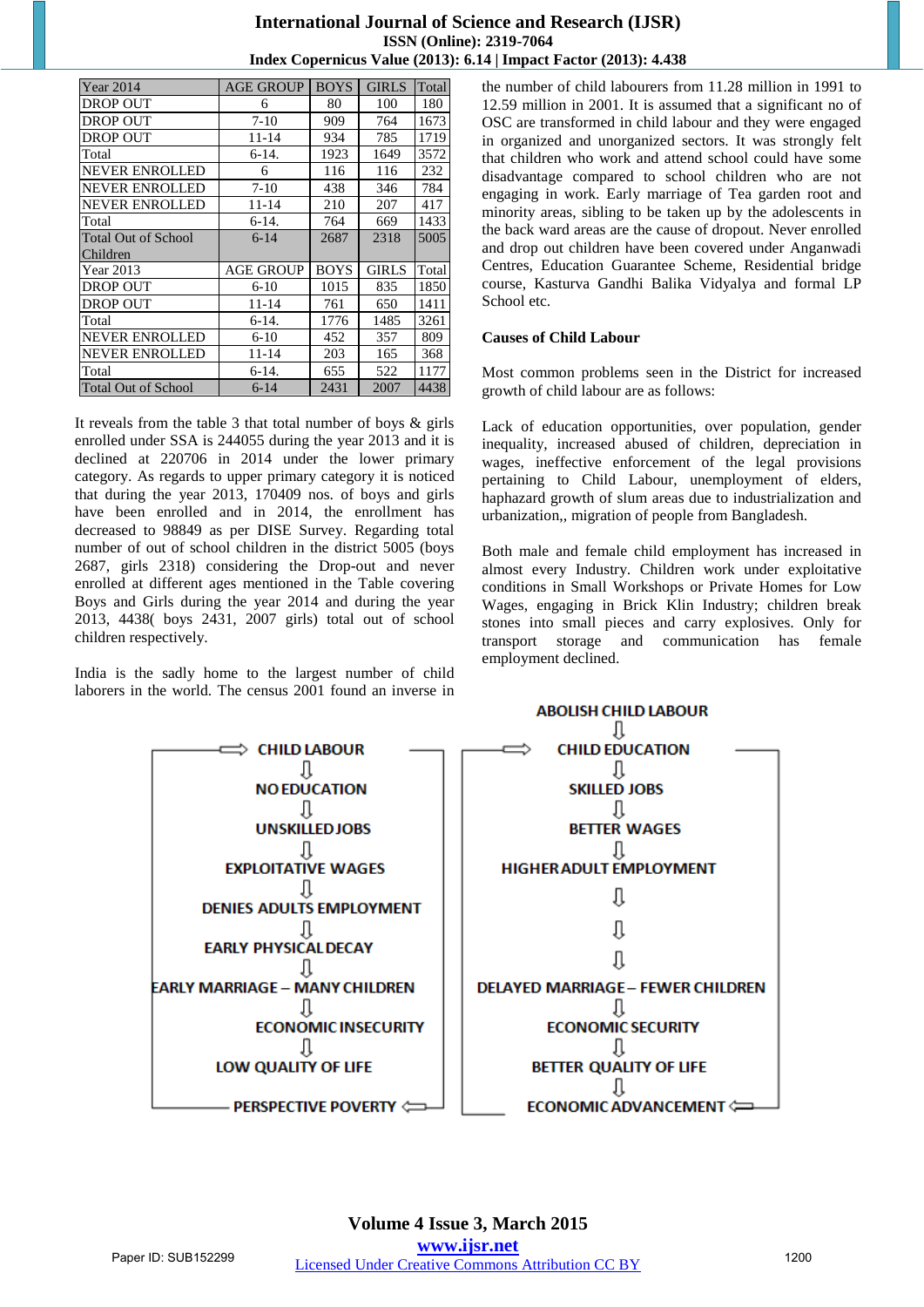The use of child labour is very prevalence in India and the cause is deep rooted with poverty. UNICEF India has estimated 28 million children aged five to fourteen involved in work (UNICEF, 2011). The incidence of working children in India are engaged in hazardous occupations such as factories manufacturing diamonds, fireworks, silk and carpets, glass and bricks( Waghamode & Kalyan, 2013).

As per RTE norms Right to Education for all children means quality, equality and no discrimination. Children belonging to disadvantaged group, disabled child, weaker section are not discriminated against and prevented from pursuing and completing Elementary Education on any ground and also provide free compulsory Education to every child in the age group of 6 to 14 yrs.

Betcherman et al. (2004) assumed that school need improving through quality teaching and learning. It is somehow very important that each country provides educational policies to increase education amongst children. Bhat (2011) emphasized that compulsory educational legislation can help children to attend school and tackle child labour, the policy programme regarding child labour must provide fee good quality and compulsory education to working children in poor regions. Bhat meant that quality education for children up to fifteen years should be provided. This is how the flow of children into the labour market can be reduced by providing working children and former working children with educational opportunities (Bhat, 2011).

## **(4) Major Activities Under Labour Department**

Findings Source: D. Sharma, Table No. 4 Asstt. Labour Commissioner, Cachar, & P.K. Malakar, Labour Inspector, Cachar.

| А              | Implementation of Child Labour (P&R) Act,      | 2013-   | 2014- |
|----------------|------------------------------------------------|---------|-------|
|                | 1986 in the District of Cachar                 | 2014    | 2015  |
|                | No. of Inspections carried out                 | 441     | 603   |
| $\mathcal{L}$  | No. of Cases detected/rescued                  | 12      | 01    |
| 3              | Bo. Of Prosecution launched before the C.J.M., | 25      | 01    |
|                | Cachar                                         |         |       |
| 4              | No. of Children sent to Shelter Home           | 12      | Nil   |
| $\overline{5}$ | No. of Children sent back to their parents     | 08      | 01    |
| 6              | No. of Employers from whom compensation        | 04      | Nil   |
|                | @ Rs. 20,000/- realized                        |         |       |
|                | Total amount realized and deposited in Child   | Rs.     |       |
| 7              | Rehabilitation-cum Welfare Fund in SBI, New    | 80,000/ | Nil   |
|                | Silchar Branch                                 |         |       |

It is evident from the Table 4 that Total No. of Inspections carried out  $= 441$  during the year 2013 and has increased to 603 during the year 2014. As regards detection/rescued cases = 12 Nos during the year 2013 and decreased to 1 No. 12 Nos of Child Labour mainstreamed during the year 2013. Out of 12 No. 4 No. were sent to Shelter Home( 2 No. sent to Residential bridge course under SSA. 1 no sent to District Social Welfare Deptt. and another 1 No. sent to Woodichie NGO and 8 No sent back to their parents as requested).

About the child labour prosecution 25 no of cases during the year 2013 have been filed before the Hon'ble CJM, Cachar and as per Supreme Court Judgment Rs. 80,000/- realized as compensation from 4 employers (Rs. 20,000/- each) offending in construction of the provisions of the Child Labour (Prohibition and Regulation) Act, 1986 (Central Act, 61 of 1986) and 9 no of cases referred to Bakijai for recovery of Compensation among of civil liability. It is a result of the collective effort made by the Labour Department, District Level Force Committee that can contribute to the progressive elimination of Child Labour. It is also, the intense co-operation amongst the Officers concerned that can synchronize positive results in the direction of eliminating Child Labour gradually from the District.

Child labour refers to any work that harm children mentally, physically Socially or that interferes with their schooling, that deprives them with the opportunity to attend school or that makes them combine school and working. According to International labour organization (ILO) poverty is the greatest cause of behind child labour the child labour is often defined as work that deprives children of their childhood, their potential and their dingily and that harmful to their Physical and mental development

Child Labour remains one of the most provocative and controversial challenge facing the world at the beginning of the  $21<sup>st</sup>$  Century, furthermore child labour close links to poverty, lack of education, poor health, and gender in equalities highlight the need for broad based social and economic Progress.

It envisages the strict enforcement of the provisions of Child Labour (Provision and Regulation) Act 1986 and Bonded labour a System (Abolition) Act 1976 a District and Block level task force committee have been constituted under the Chairmanship of DC, Cachar( at Dist. Level) and BDO ( at Block Level) with an aim to identify children being employed as Child Labourers, Bonded Labourers and also to secure all such children and ensure that they attended full time formal school.

#### **(5) Activities of Childine**

**Findings Source:** Shri Tirtha Sankar Chakraborty

| Table 5: City Co-ordinator, Childline, Cachar |  |  |
|-----------------------------------------------|--|--|
|                                               |  |  |

| Child Labour Mainstreamed     | 24  | 20 | 49  |
|-------------------------------|-----|----|-----|
| Missing                       | g   | 9  | 18  |
| Child Abuse/Sexual Abuse      | 10  |    | 14  |
| Medical Help                  | 2   | 11 | 13  |
| Child Help                    |     | 6  |     |
| Child in Conflict with Law    | 15  |    | 16  |
| Shelter                       | 14  | 12 | 26  |
| Restoration                   | 17  | 18 | 35  |
| Referral from other CHILDLINE | 14  | 15 | 29  |
| <b>TOTAL</b>                  | 106 | 96 | 201 |

It is evident from the Table 5 that 24 nos. of child labours were prosecuted and has decreased to 20 Nos. during the year 2014.

10 Nos. and 4 Nos. of Children were abused sexually during the year 2013 and in 2014 respectively.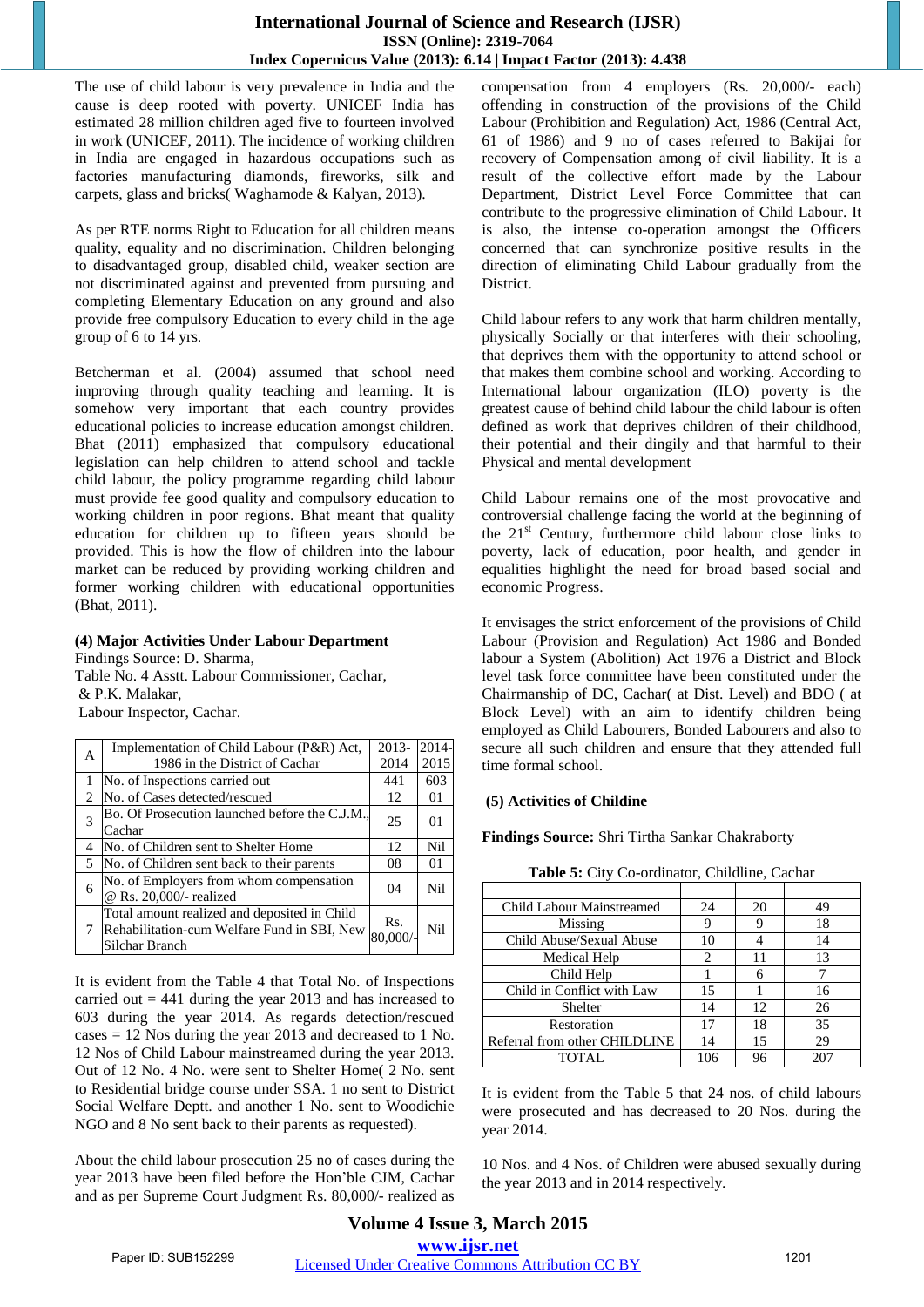In Medical Ground, 2 Nos. and 11 Nos. of Children were helped.

1 No. and 6 Nos. of Children were helped during the year 2013 and 2014 respectively.

15 Nos. and 1 No. of Children found in conflict with Law in the year 2013 and 2014 respectively.

14 Nos. and 12 Nos. of Children have been provided Shelter in the year 2013 and 2014 respectively.

17 Nos. and 18 Nos. of Children were restored in the year 2013 and 2014 respectively and

14 Nos. and 15 Nos. of Children were referred from other CHILDLINE in the year 2013 and 2014 respectively.

In this context mention may be made to the activities of "Childline 1098", which is a 24 hours Emergency Outreach Service for Children, who need of care and protection.

In order to sensitize the general public on the importance of eliminating child labour, a Childline Advisory committee has been constituted under the chairmanship of District Collector, Cachar. Any issues relating to child may be contacted by public in 1098 Toll Free number, which has been activated since 2013.The "Child line " take up any issues on Child Rights, Child Labour, Missing/Kidnapping Cases and provide re-habilitation and care with the help of police Personnel.

The message of Childline has been given publicity through AIR, Cinema Halls, Doordarshan and embossing logo of Childline has been started in the Office envelope.

#### **The Story of Children rescued by CHILDLINE**

Case ID No. 3842-1-32 Imon Mia Sex:- Male Age:- 13 Years Date of Case filed:- 26.03.2013 Case:- Child Conflict with Law

The case relates to entry of one Bangladeshi boy named Imon Mia. Age- 13 years illegally into Indian Territory without any valid document along with 3 (three) adults into Karimganj District. The Juvenile Justice Board of Karimganj District had given an order to send them back to Bangladesh. After JJB decision, Karimganj SP had to give temporary shelter to the child and due to absence of Children home or Shelter Home in Karimganj it was difficult for him to give temporary shelter. The Superintendent of Police Karimganj took up the issue on  $26<sup>th</sup>$  March, 2013 evening with DC Cachar. The DC Cachar took up the issue with Childline, Imon Mia was taken to Children home (Woodwichee) thereafter.

#### **Child Rights are**

**Right to Participation**: A child has a right to participate in any decision making that involves him/her directly or indirectly as per the age and maturity of the child.

**Right to Protection**: Right to protect from neglect, exploitation and abuse at home and elsewhere as well as prevention, intervention and re-habilitation.

**Right to Development**: Children have the right to emotional, mental and physical development through proper support system, education and recreations, play and nutrition.

**Right to Survival**: Right to minimum standard of food, shelter and clothing and the right to live with dignity.

#### **Normative Framework to Sensitize the People For the Welfare of Children**

- Emphasis to be given on operational guideline for convergence along with Plan of Action and focus on more specific contexts of child labour.
- Budget to be increased for strengthening child tracking systems.
- Joint Review Mission to be increased by social auditing of implementation of schemes and follow-up, Public hearing for effective implementation, Engagement of Media for public accountability and increased efficiency of data management and reporting systems.
- Capacity Building of police personnel for ensuring child friendly environment, adequate budgetary provisions to be made.
- NGOs/ Activists/ Individuals Organize awareness programs for NGOs on Juvenile Justice System.
- Awareness Campaign to be conducted regularly on public places like railway Station, Bus Station, market etc. and opt for a specific month for Awareness Campaign in every year.
- Focus to be given on Enforcement of Laws, Joint Drive and Inspections Mechanism.
- District Children Cell to be constituted like Women Cell.
- Every Citizen should know the Child Right and Laws.
- Setting up of special Schools for Child Workers with a provision of Vocational Education Training.
- Child Counseling Centre to be opened.
- Child Protection Group to be formed in every Block/G.P./Village Level.
- Raised money through NGO for providing support to the victims.
- Mainstreaming a gender perspective in the development process.
- Foster collaboration among Community Group working on violence prevention.
- Use the different forms of Mass Media to communicate Child Rights messages.
- Must ensure that Children attended full time formal school.
- Community mobilization.
- Moral education.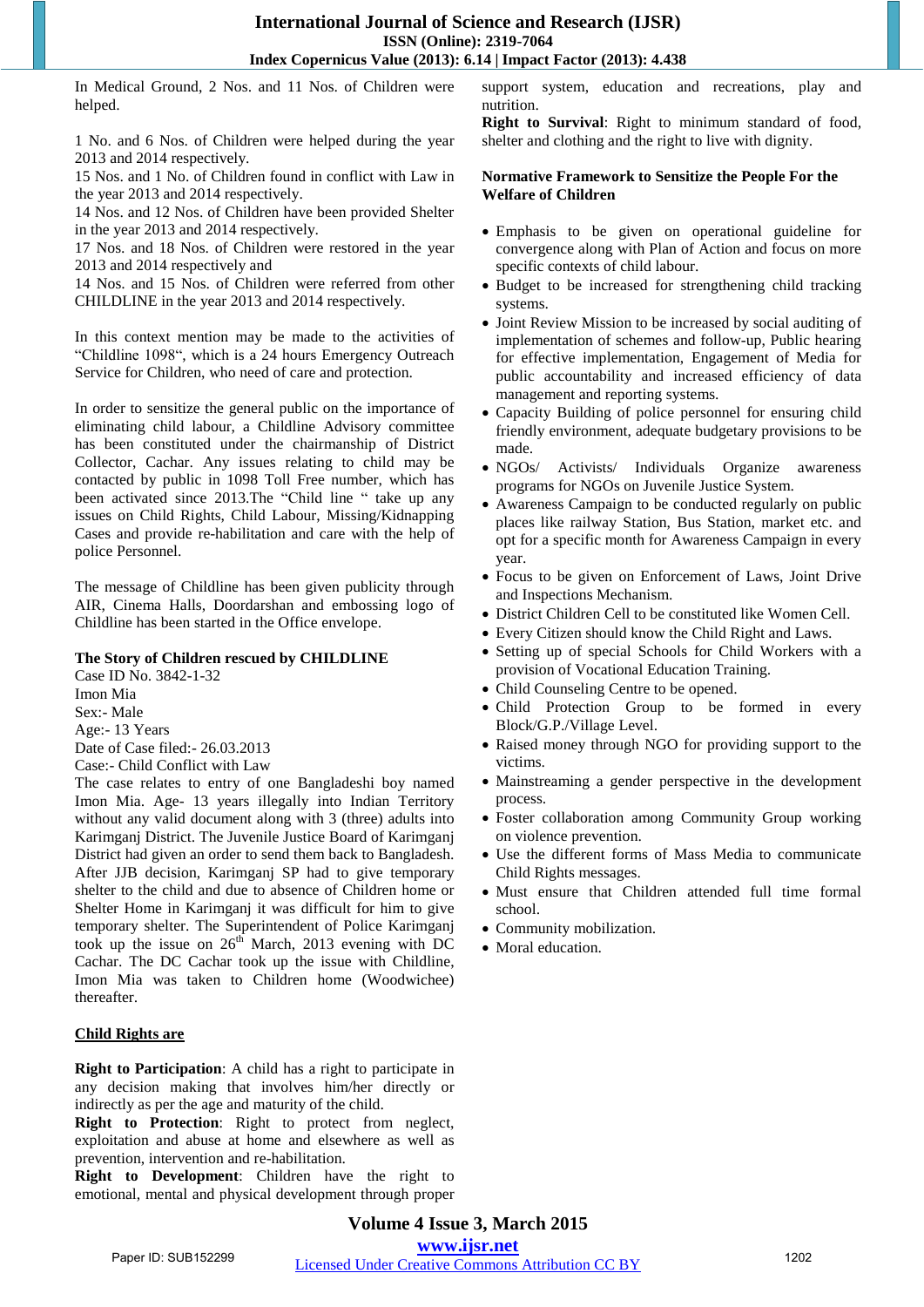# **CHILD PROTECTION SYSTEM**



A child lives within the broader confines of a society. Child Development is very important for the overall development of the Society and the best way to develop national Human Resource is to take care of Child. Crimes against children occur within homes, schools, institutions and the state itself, whose responsibility it is to house, educate and empower children. Education plays a vital role in transforming a society by making its children more aware, open minded and independent. Schools and other institutions that provide education therefore, are vital in the role they play in creating a nurturing environment for children where they can learn their core values and define their initial behaviours to a sustainable society.

#### **Limitations**

- 1. The present study was confined to only one district.
- 2. The time bound programme of the study and the limit of resources for carrying out the study was another limitation of the research.
- 3. The study was conducted based on the activities of concerned Department.

#### Diagram Showing Various Government Departments Involved In Connection with Child Labour



Chart Showing the Comparison of Worksunder Various Depratments in the Year 2013 and 2014



 $CWC = Child Weight$  Committee,  $JJB = Ju$ venile Justice Board, OFSC = Out of School Children,

 ICLA = Implementation of Child Labour Act (P&R) 1986 in Cachar District, ACL = Activities Of Childline.

# **5. Acknowledgement**

The Author takes the privilege to express her deep sense of gratitude to Shri H.K. Dev. Mahanta, IAS, the then District Collector, Cachar for his untiring enthusiasm, dynamic help, constructive suggestion, guidance and kind co-operation during the period of the present investigation.

The author expresses sincere thanks to Shri S.K. Das, ACS, the then Additional Deputy Commissioner, Cachar for immense guidance and continuous help during the study.

The author likes to express her deep sense of indebtness and sincere thanks to all the Officers concerned namely Labour Department, Education Department, CWC, JJB under ICPS and Childline for their co-operation, support and pain taking effort in preparation of the Menu Script.

The author likes to express her heartfelt respect and gratitude to all the Staff of District Planning Cell, Cachar namely Smti. Sangeeta Gupta, Assistant Planning Officer, Smti. Anusua Gupta, Research Assistant, Shri Partha Deb Roy, Research Assistant, Shri Siddhartha Shankar Chakraborty, Sr. Assistant and Shri Subhen Kanti Nath, Computer Assistant for their untiring guidance, moral support, encouragement and unending accompaniment during the Programme.

# **6. Conclusion**

Govt. polices aimed at Paramount importance of the child. Child Labour, Child Abuse to be successfully controlled and eventually eradicated, the formulization and implementation of well articulated and comprehensive policies that will improve access to school, enrich curriculum content, raise the income level of household and enhance the general well being of the family. Several steps are being taken to engender cognizance for ending discrimination, violence, right of children, role of society, engaging with NGO to engender an environment of society for security of children to encourage them to take advantage of free and compulsory education. Making people aware of the child rights Schemes/polices, empowering them and helping them to fight for their rights is the only way to ensure that. Govt. continues to perform its duties effectively and efficiently.

**Volume 4 Issue 3, March 2015 www.ijsr.net** Paper ID: SUB152299 Licensed Under Creative Commons Attribution CC BY 1203